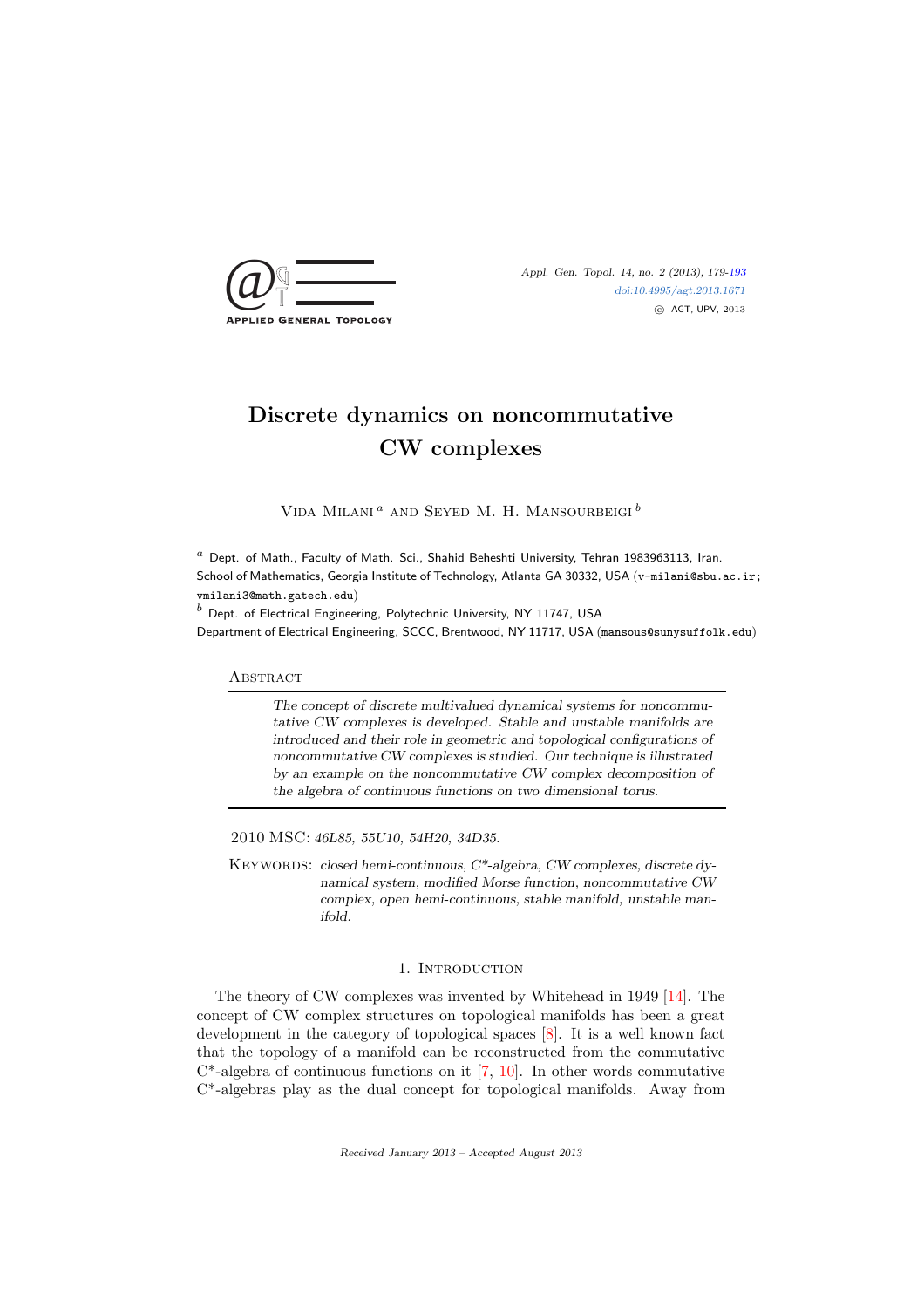commutativity, C\*-algebras are still substitutes for noncommutative topological manifolds and provide building blocks of noncommutative topology theory [\[2,](#page-14-5) [4,](#page-14-6) [10\]](#page-14-4). In the category of noncommutative manifolds, noncommutative CW complexes were introduced in  $[6, 13]$  $[6, 13]$ . A great development in the theory of noncommutative topology would be the study of noncommutative manifolds (C\*-algebras) which are endowed with a noncommutative CW complex structure.

In the study of CW complexes there exist two classical approaches. One approach comes from differential topology and Morse theory [\[11\]](#page-14-9). The second one is the dynamics point of view and the relation between dynamical properties of a flow and the homological configuration of the CW complex. Our aim is to develop the two approaches in the framework of noncommutative topology in order to study noncommutative CW complexes:

Dynamics  $\xrightarrow{\text{Primitive Spectrum}}$  NCCW Complexes  $\xleftarrow{\text{C*-Algebra}}$  Diff. Topology

In this regard our first attempt was the development of the Morse theory approach in [\[12\]](#page-14-10). In the present paper we are developing the second approach. In both approaches we apply techniques from combinatorial topology [\[3,](#page-14-11) [5\]](#page-14-12) and the primitive spectrum of  $C^*$ -algebras [\[10\]](#page-14-4) as basic tools.

The paper is organized as follows. In section 2 we review fundamental notions in the theory of noncommutative CW complexes. We explain the role of the primitive spectrum as a bridge between CW complexes and noncommutative CW complexes. Section 3 is devoted to a review from [\[12\]](#page-14-10) on the basics of modified Morse theory on noncommutative CW complexes. Discrete multivalued dynamical systems have been introduced in  $[1, 9]$  $[1, 9]$ . In section 4 we develop discrete multivalued dynamical systems on noncommutative CW complexes and provide tools to relate a dynamical picture to the topology and geometry of noncommutative CW complexes. We will see how the dynamical properties of the trajectories are related to the configuration of noncommutative CW complexes. In this section, stable and unstable manifolds are introduced and some of their properties are studied. An example will serve to illustrate our dynamical construction. Section 5 is devoted to the explanation of this example. In this section we study the noncommutative CW complex structure of  $C(T^2)$ : the algebra of continuous functions on the 2-dimensional torus. We associate a discrete multivalued dynamical system with it. We shall see how the configuration of this noncommutative CW complex is explained by the stable and unstable manifolds.

# 2. Noncommutative CW complexes

In this section we review basic definitions and results on the theory of noncommutative CW complexes from [\[6,](#page-14-7) [13\]](#page-14-8). we explain the technique of the primitive spectrum and its role as a link between CW complexes and noncommutative CW complexes. Details on the structure of primitive spectrum can be found in [\[7,](#page-14-3) [10,](#page-14-4) [12\]](#page-14-10). First we review the concept of CW complex structure for a topological space from [\[8\]](#page-14-2).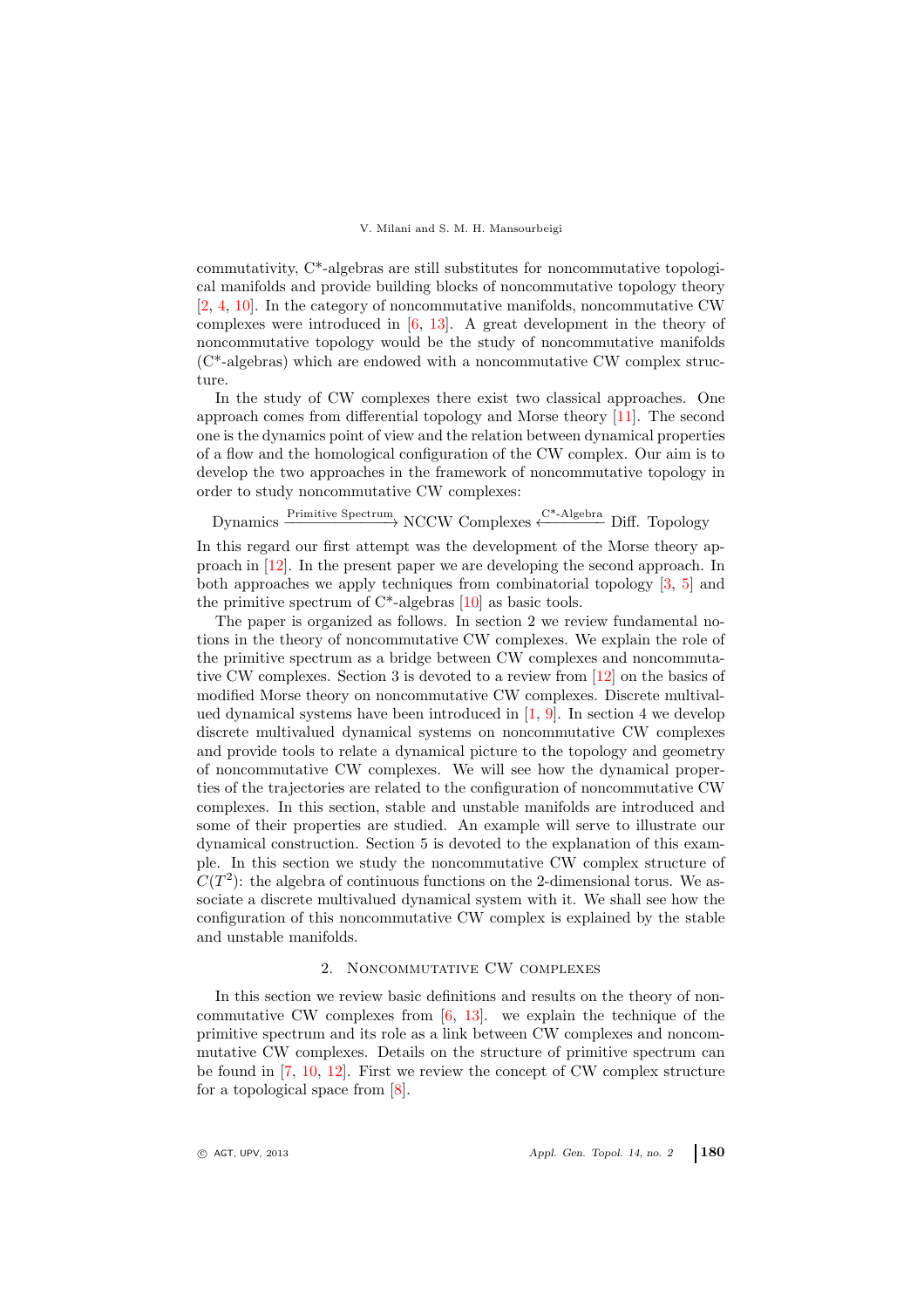A sequence

$$
X_0\subset X_1\subset\ldots\subset X_n=X
$$

is an n-dimensional CW complex structure for a compact topological space  $X$ , where  $X_0$  is a finite discrete space consisting of 0-cells, and for  $k = 1, ..., n$  each k-skeleton  $X_k$  is obtained by attaching  $\lambda_k$  number of k-disks to  $X_{k-1}$  via the attaching maps

$$
\varphi_k : \bigcup_{\lambda_k} S^{k-1} \to X_{k-1}.
$$

In other words

(2.1) 
$$
X_k = \frac{X_{k-1} \bigcup (\bigcup_{\lambda_k} I^k)}{x \sim \varphi_k(x)} := X_{k-1} \bigcup_{\varphi_k} (\bigcup_{\lambda_k} I^k)
$$

where  $I^k := [0,1]^k$  and  $S^{k-1} := \partial I^k$ . The quotient map is denoted by

$$
\rho: X_{k-1} \bigcup (\cup_{\lambda_k} I^k) \to X_k.
$$

For a continuous map  $\phi: X \to Y$  between compact topological spaces X and  $Y$ , the C<sup>\*</sup>-morphism induced on their associated C<sup>\*</sup>-algebra of functions is denoted by  $C(\phi): C(Y) \to C(X)$  which is defined by  $C(\phi)(g) := g \circ \phi$  for  $g \in C(Y)$ .

**Definition 2.1.** Let  $A_1$ ,  $A_2$  and  $C$  be C\*-algebras. A pull back for  $C$  via morphisms  $\alpha_1 : A_1 \to C$  and  $\alpha_2 : A_2 \to C$  is the C<sup>\*</sup>-subalgebra of  $A_1 \oplus A_2$ denoted by  $PB(C, \alpha_1, \alpha_2)$  defined by

$$
PB(C, \alpha_1, \alpha_2) := \{a_1 \oplus a_2 \in A_1 \oplus A_2 : \alpha_1(a_1) = \alpha_2(a_2)\}.
$$

For any  $C^*$ -algebra A, let

$$
S^n A := C(S^n \to A), I^n A := C([0,1]^n \to A), I_0^n A := C_0((0,1)^n \to A),
$$

where  $S<sup>n</sup>$  is the n-dimensional unit sphere.

Definition 2.2. A 0-dimensional noncommutative CW complex is any finite dimensional C<sup>\*</sup>-algebra  $A_0$ . Recursively an *n*-dimensional noncommutative  $CW \text{ complex}$  is any  $C^*$ -algebra appearing in the following diagram

0 −−−−→ I n <sup>0</sup> F<sup>n</sup> −−−−→ A<sup>n</sup> <sup>π</sup> −−−−→ An−<sup>1</sup> −−−−→ 0 yfn y ϕn 0 −−−−→ I n <sup>0</sup> F<sup>n</sup> −−−−→ I <sup>n</sup>F<sup>n</sup> δ −−−−→ S <sup>n</sup>−1F<sup>n</sup> −−−−→ 0

Where the rows are extensions,  $A_{n-1}$  an  $(n-1)$ -dimensional noncommutative CW complex,  $F_n$  some finite (linear) dimensional C<sup>\*</sup>-algebra of dimension  $\lambda_n$ ,  $\delta$ the boundary restriction map,  $\varphi_n$  an arbitrary morphism (called the connecting morphism), for which

$$
A_n = PB(S^{n-1}F_n, \delta, \varphi_n) := \{(\alpha, \beta) \in I^nF_n \oplus A_{n-1} : \delta(\alpha) = \varphi_n(\beta)\},
$$

and  $f_n$  and  $\pi$  are respectively projections onto the first and second coordinates.

 $\circ$  AGT, UPV, 2013  $\circ$  Appl. Gen. Topol. 14, no. 2 181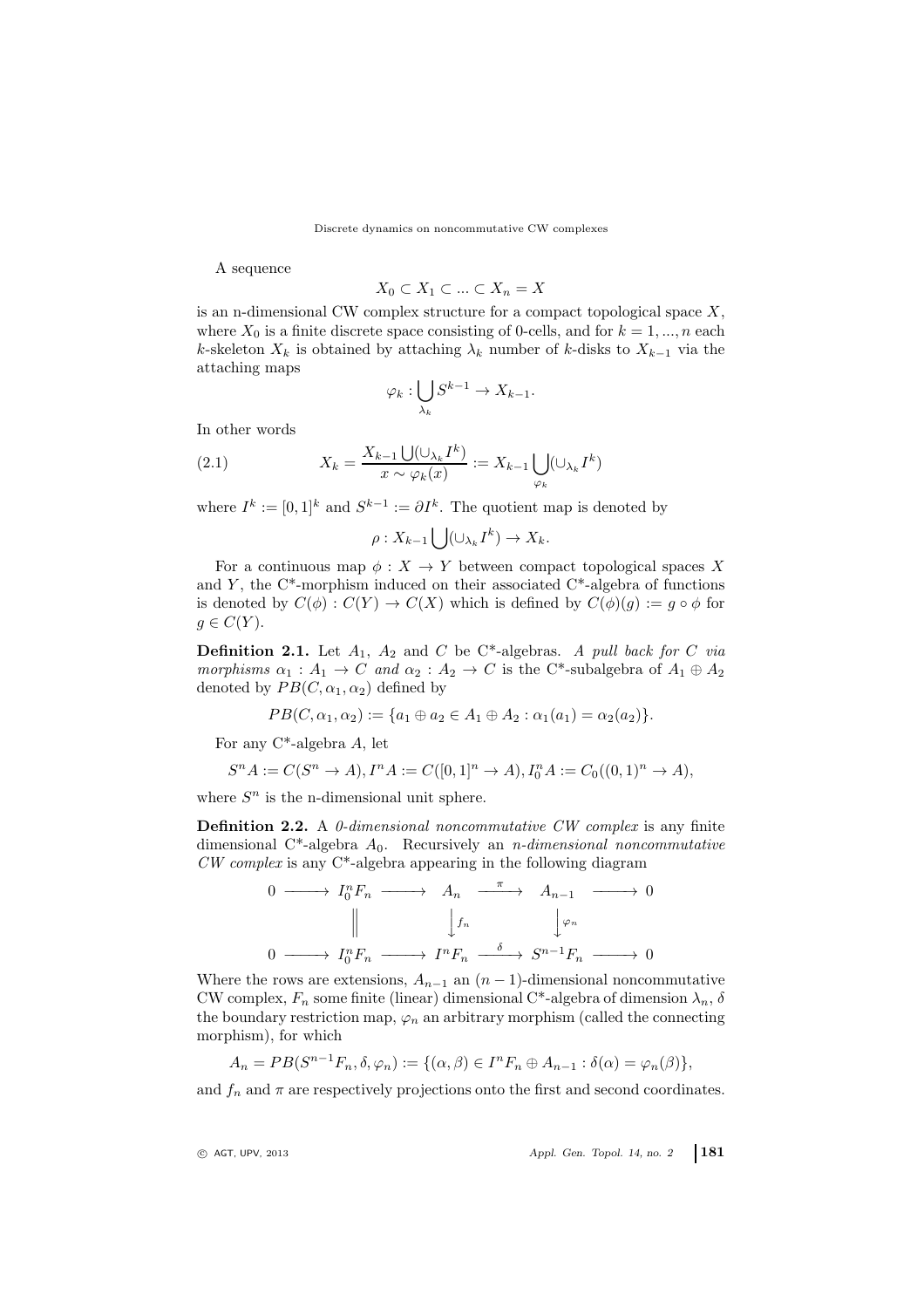With these notations  $\{A_0, ..., A_n\}$  is called the noncommutative CW complex decomposition of dimension n for  $A = A_n$ .

For each  $k = 0, 1, ..., n$ ,  $A_k$  is called the k-th decomposition cell.

Let  $A$  be a unital C<sup>\*</sup>-algebra. The *primitive spectrum* of  $A$  is the space of kernels of irreducible \*-representations of A. It is denoted by  $Prim(A)$ . The topology on this space is given by the closure operation as follows:

For any subset  $U \subseteq Prim(A)$ , the closure of U is defined by

$$
\overline{U} := \{ I \in Prim(A) : \bigcap_{J \in U} J \subset I \}
$$

Obviously  $U \subseteq \overline{U}$ . This operation defines a topology on  $Prim(A)$  (the hullkernel topology), making it into a  $T_0$ -space [\[10\]](#page-14-4).

**Definition 2.3.** A subset  $U \subseteq Prim(A)$  is called *absorbing* if it satisfies the following condition:

$$
I \in U, I \subseteq J \Rightarrow J \in U.
$$

*Remark* 2.4. The closed subsets of  $Prim(A)$  are exactly its absorbing subsets.

In the special case, when M is a compact topological space, and  $A = C(M)$ is the commutative unital  $C^*$ -algebra of complex continuous functions on M, a homeomorphism between  $M$  and  $prim(A)$  is obtained in the following way. For each  $x \in M$  let

$$
I_x := \{ f \in A : f(x) = 0 \};
$$

 $I_x$  is a closed maximal ideal of A. It is in fact the kernel of the evaluation map

$$
(ev)_x : A \longrightarrow \mathbb{C}
$$

$$
f \longmapsto f(x).
$$

Now

$$
I: M \to Prim(A)
$$

defined by  $I(x) := I_x$  is the desired homeomorphism. let

$$
X_0 \subset X_1 \subset \ldots \subset X_n = X
$$

be an n-dimensional CW complex structure for the compact space  $X$ . A cell complex structure is induced on  $Prim(C(X))$  by the following procedure:

Let  $A_k = C(X_k)$ ,  $k = 0, 1, ..., n$ . Set  $A = C(X) = C(X_n) = A_n$ . Consider the homeomorphism  $I: X \to Prim(C(X))$ . For each k-cell  $C_k$  in the k-skeleton  $X_k$ , let

$$
I_{C_k} = \bigcap_{x \in C_k} I_x = \{ f \in A : f(x) = 0; x \in C_k \},\
$$

for  $0 \leq k \leq n$ . By considering the restriction of functions on X to  $X_k$ ,  $I_{C_k}$ will be an ideal in  $A_k$ .

In the above notations, the closed sets

$$
W_{i_0,\ldots,i_k} := \{ J \in Prim(A_k) : J \supseteq I_{C_k} \}
$$

are corresponded to the ideals  $I_{C_k}$ .

 $\circ$  AGT, UPV, 2013  $\circ$  Appl. Gen. Topol. 14, no. 2 182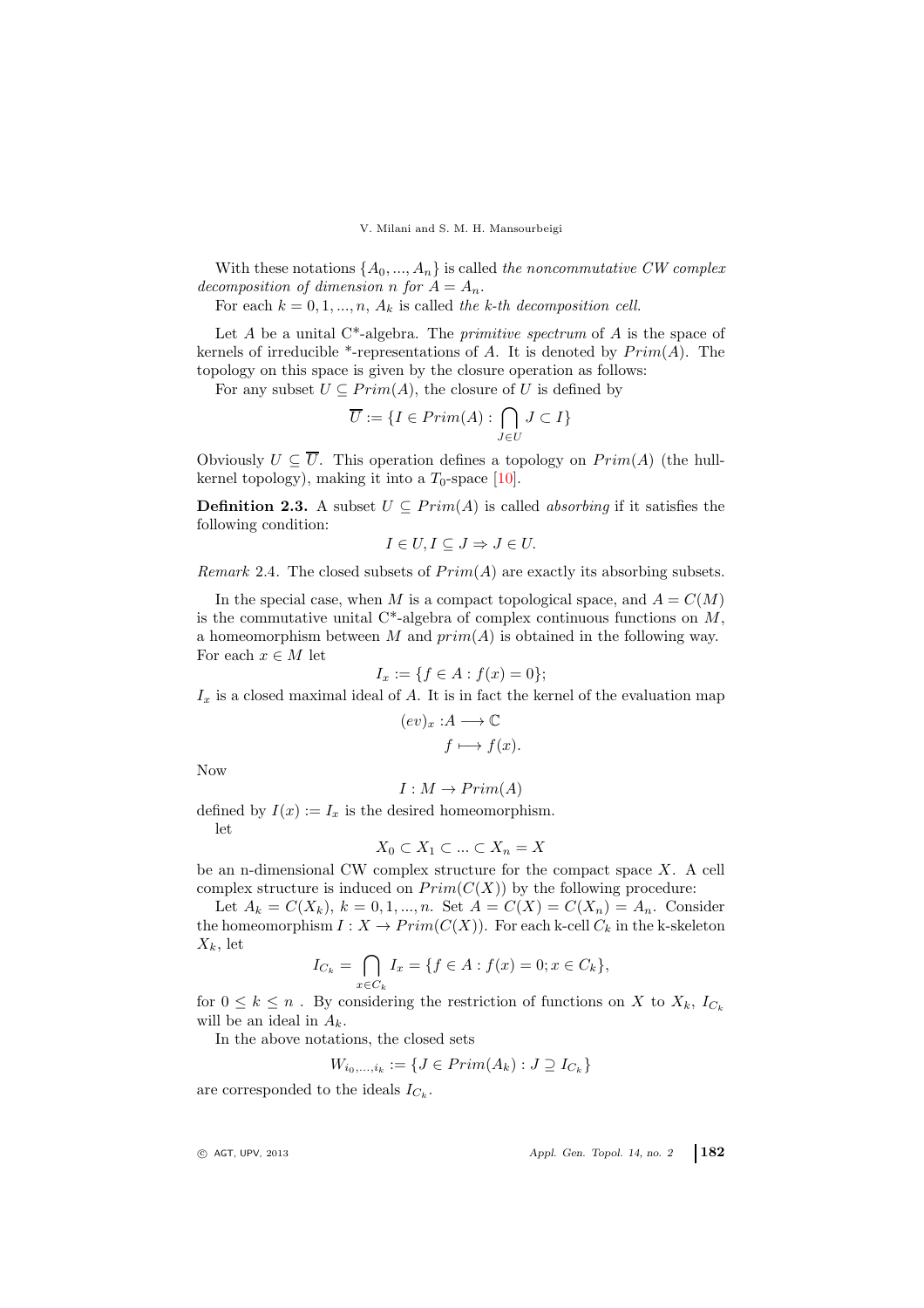In general we can have

<span id="page-4-0"></span>**Proposition 2.5** ([\[12\]](#page-14-10)). Let X be an n-dimensional CW complex containing cells of each dimension  $k = 0, ..., n$ . Then there exists a noncommutative CW complex decomposition of dimension n for  $A = C(X)$ .

Conversely if  $\{A_0, ..., A_n\}$  be a noncommutative CW complex decomposition for the  $C^*$ -algebra A such that  $A_i s$   $(i = 0, ..., n)$  are unital, Then there exists an n-dimensional  $CW$  complex structure on  $Prim(A)$ .

**Example 2.6.** Let  $X_0 = \{0, 1\}$  and  $X_1 = [0, 1]$  be the zero and the one skeleton for a CW complex structure of [0,1]. Then we have  $A_0 = C(X_0) \simeq \mathbb{C} \oplus \mathbb{C}$  and  $A = A_1 = C(X_1)$ . The 0-ideals  $I_0$  and  $I_1$  and their corresponding 0-chains  $W_0$ and  $W_1$  are as follow:

$$
I_0 = \{ f \in A_0 : f(0) = 0 \} \simeq \mathbb{C}, I_1 = \{ f \in A_0 : f(1) = 0 \} \simeq \mathbb{C},
$$

 $W_0 = \{J \in Prim(A_0) : J \supseteq I_0\} = \{I_0\}, W_1 = \{J \in Prim(A_0) : J \supseteq I_1\} = \{I_1\}.$ Corresponding to the 1-chain  $C_1 = [0, 1]$ , the only 1-ideal is

$$
I = \bigcap_{x \in C_1} I_x = \{ f \in A : f(x) = 0; x \in [0, 1] \} = \{ 0 \},
$$

with the corresponding 1-chain

$$
W_I = \{ J \in Prim(A) : J \supseteq I \} = Prim(A) \simeq [0, 1].
$$

Proposition  $(2.5)$  can be extended to an arbitrary unital  $C^*$ -algebra.

Let A be an arbitrary unital C<sup>\*</sup>-algebra. To each  $I \in Prim(A)$ , there corresponds an absorbing set

$$
W_I := \{ J \in Prim(A) : J \supseteq I \},
$$

and an open set

$$
O_I := \{ J \in Prim(A) : J \subseteq I \},
$$

containing I.

We have the following equivalent statements:

$$
I \subseteq J \Leftrightarrow O_I \subseteq O_J \Leftrightarrow W_I \supseteq W_J
$$

In [\[12\]](#page-14-10) we have seen how  $Prim(A)$  is made into a finite lattice with vertices  $I_0, ..., I_n$ .

Let

$$
J_{i_0,\ldots,i_k} := I_{i_0} \cap \ldots \cap I_{i_k},
$$

where  $1 \le i_0, ..., i_k \le n, 1 \le k \le n$ . Set

$$
W_{i_0,\dots,i_k} := \{ J \in Prim(A) : J \supseteq J_{i_0,\dots,i_k} \}.
$$

As we have seen in [\[12\]](#page-14-10), these are the k-chain closed subsets of  $Prim(A)$  having the following property

If  $J_{i_0,...,i_k} = 0$  for some  $1 \leq i_0,...,i_k \leq n, 1 \leq k \leq n$ , then  $W_{i_0,...,i_k} =$  $Prim(A)$ . Also for each pair of indices  $(i_0, ..., i_t)$ ,  $\sigma(i_0, ..., i_{t+m})$ ,

$$
W_{i_0,\ldots,i_t} \subseteq W_{\sigma(i_0,\ldots,i_{t+m})}
$$

 $\circ$  AGT, UPV, 2013  $\circ$  Appl. Gen. Topol. 14, no. 2 183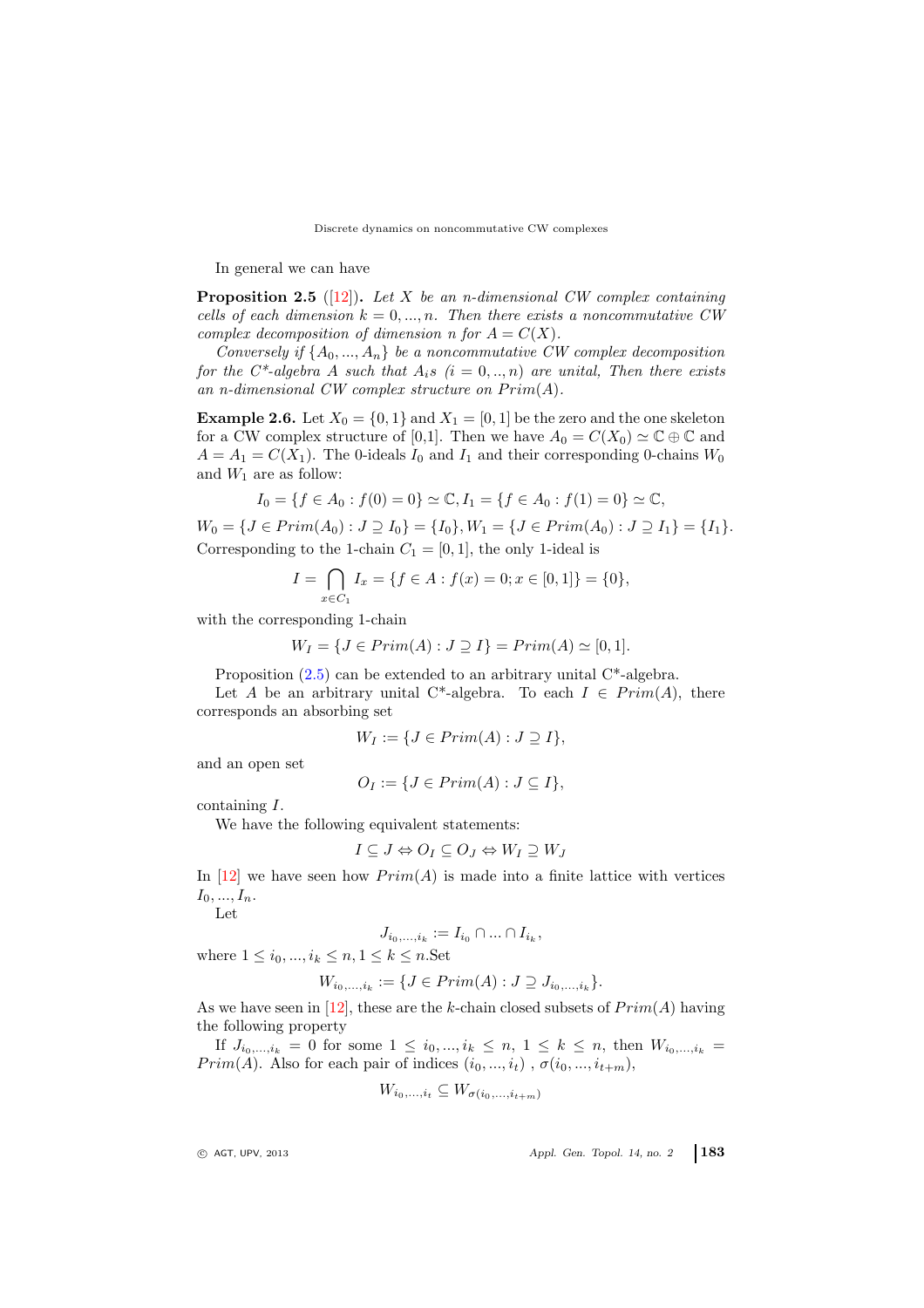where  $\sigma$  is a permutation on  $t + m + 1$  elements and  $1 \leq i_0, ..., i_{t+m} \leq n$ .

In the case of  $Prim(C(X))$  when X has a CW complex structure, the kchains are the closed sets

$$
W_{i_0,\ldots,i_k} = \{J \in Prim(A_k) : J \supseteq I_{C_k}\}
$$

corresponding to the k-ideals  $I_{C_k}$  [\[12\]](#page-14-10).

# 3. Basics of Modified Morse Theory on C\*-Algebras

The first step towards understanding the geometry of noncommutative CW complexes was the idea of modified Morse theory on  $C^*$ -algebras that we have done in [\[12\]](#page-14-10). In this section we review some of the results.

For a unital C\*-algebra A let

$$
\Sigma = \{W_{i_1,...,i_k}\}_{1 \le i_1,...,i_k \le n, 1 \le k \le n}
$$

be the set of all k-chains  $(k = 1, ..., n)$  in  $Prim(A)$ , and

$$
\Gamma = \{I_{i_1,\ldots,i_k}\}_{1 \leq i_1,\ldots,i_k \leq n, 1 \leq k \leq n}
$$

be the absorbing set of all k-ideals corresponding to the k-chains of  $\Sigma$  for  $k = 1, ..., n$ .

We recall the following definitions from [\[12\]](#page-14-10).

**Definition 3.1.** Let  $f : \Sigma \to \mathbb{R}$  be a function. The k-chain  $W_k = W_{i_1,...,i_k}$  is called a critical chain of order k for f, if for each  $(k+1)$ -chain  $W_{k+1}$  containing  $W_k$  and for each  $(k-1)$ -chain  $W_{k-1}$  contained in  $W_k$ , we have

$$
f(W_{k-1}) \le f(W_k) \le f(W_{k+1}).
$$

The corresponding ideal  $I_k$  to  $W_k$  is called the critical ideal of order k.

**Definition 3.2.** Let f has a critical chain of order k. We say f is an *acceptable Morse function*, if it has a critical chain of order i, for all  $i \leq k$ .

**Definition 3.3.** A function  $f : \Sigma \to \mathbb{R}$  is called a modified Morse function on the C<sup>\*</sup>-algebra A, if for each k-chain  $W_k$  in  $\Sigma$ , there is at most one  $(k+1)$ -chain  $W_{k+1}$  containing  $W_k$  and at most one (k-1)-chain  $W_{k-1}$  contained in  $W_k$ , such that

$$
f(W_{k+1}) \le f(W_k) \le f(W_{k-1}).
$$

**Definition 3.4.** If A, B are two C<sup>\*</sup>-algebras, two morphisms  $\alpha, \beta : A \rightarrow B$ are homotopic, written  $\alpha \sim \beta$ , if there exists a family  $\{H_t\}_{t\in[0,1]}$  of morphisms  $H_t: A \to B$  such that for each  $a \in A$  the map  $t \mapsto H_t(a)$  is a norm continuous path in B with  $H_0 = \alpha$  and  $H_1 = \beta$ . The C<sup>\*</sup>-algebras A and B are said to have the same homotopy type, if there exists morphisms  $\varphi : A \to B$  and  $\psi : B \to A$ such that  $\varphi \circ \psi \sim id_B$  and  $\psi \circ \varphi \sim id_A$ . In this case the morphisms  $\varphi$  and  $\psi$ are called homotopy equivalence.

**Definition 3.5.** Let A and B be unital C<sup>\*</sup>-algebras. We say A is of pseudohomotopy type as B if  $C(Prim(A))$  and B have the same homotopy type.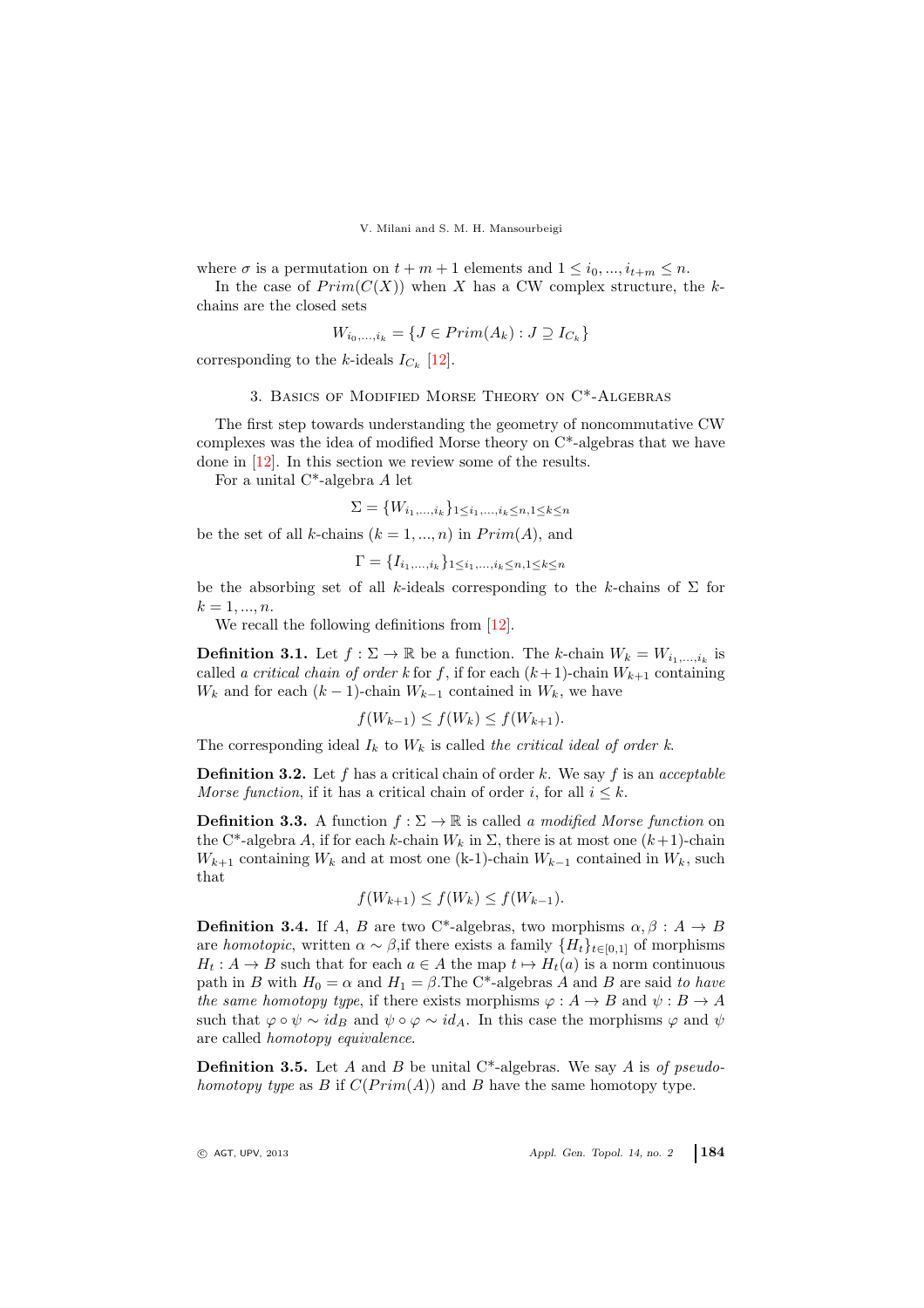*Remark* 3.6. In the case of unital commutative  $C^*$ -algebras, by the GNS con-struction [\[7\]](#page-14-3),  $C(Prim(A)) = A$ , So the notions of pseudo-homotopy type and the same homotopy type are equivalent.

Theorem 3.7. If f is an acceptable modified Morse function on A, then  $Prim(A)$  is homotopy equivalent to a CW complex with exactly one cell of dimension p for each critical chain of order p. Consequently every unital  $C^*$ algebra  $A$  with an acceptable modified Morse function  $f$  on it, is of pseudohomotopy type as a noncommutative CW complex having a k-th decomposition cell for each critical chain of order k.

### 4. Dynamical systems on noncommutative CW complexes

In this section we develop tools to relate a dynamical picture to the topology and geometry of noncommutative CW complexes. We will see how the dynamical properties of the trajectories are related to the homological configuration of noncommutative CW complexes.

**Definition 4.1.** Let X, Y be topological spaces,  $\mathcal{P}(Y)$  be the power set of Y (the set of all subsets of Y) and  $F: X \to \mathcal{P}(Y)$  be a mapping.

• The mapping F is called open hemi-continuous at  $x \in X$ , if for each open subset  $B \subseteq Y$  such that  $F(x) \subseteq B$ , there exists an open set  $U \subseteq X$  containing x such that

$$
F(U) := \bigcup \{ F(x) : x \in U \} \subseteq B.
$$

• The mapping F is called closed hemi-continuous at  $x \in X$ , if for each closed subset  $B \subseteq Y$  such that  $F(x) \subseteq B$ , there exists a closed set  $K \subseteq X$  containing x such that

$$
F(K) := \bigcup \{ F(x) : x \in K \} \subseteq B.
$$

• The mapping F is with compact value if for all  $x \in X$ ,  $F(x) \subseteq Y$  is a compact subset.

<span id="page-6-0"></span>**Definition 4.2.** Let X be a topological space and  $\mathcal{P}(X)$  be the power set of X. A mapping  $\varphi: X \times \mathbb{Z} \to \mathcal{P}(X)$  is a discrete multivalued dynamical system on  $X$  if the following conditions satisfy:

- For each  $n \in \mathbb{Z}$  the mapping  $F_n : X \to \mathcal{P}(X)$  defined by  $F_n(x) :=$  $\varphi(x,n)$ , for all  $x \in X$ , is closed hemi-continuous for  $n \in \mathbb{Z}^+$  and is open hemi-continuous for  $n \in \mathbb{Z}^-$ .
- The mapping  $F_1$  is with compact value.
- For all  $x \in X$ ,  $\varphi(x, 0) = \{x\}.$
- For all  $n, m \in \mathbb{Z}$  with  $nm \geq 0$  and for all  $x \in X$ ,  $\varphi(\varphi(x, n), m) =$  $\varphi(x, n+m)$ .
- For all  $x, y \in X$ ,  $x \in \varphi(y, -1) \Leftrightarrow y \in \varphi(x, 1)$ .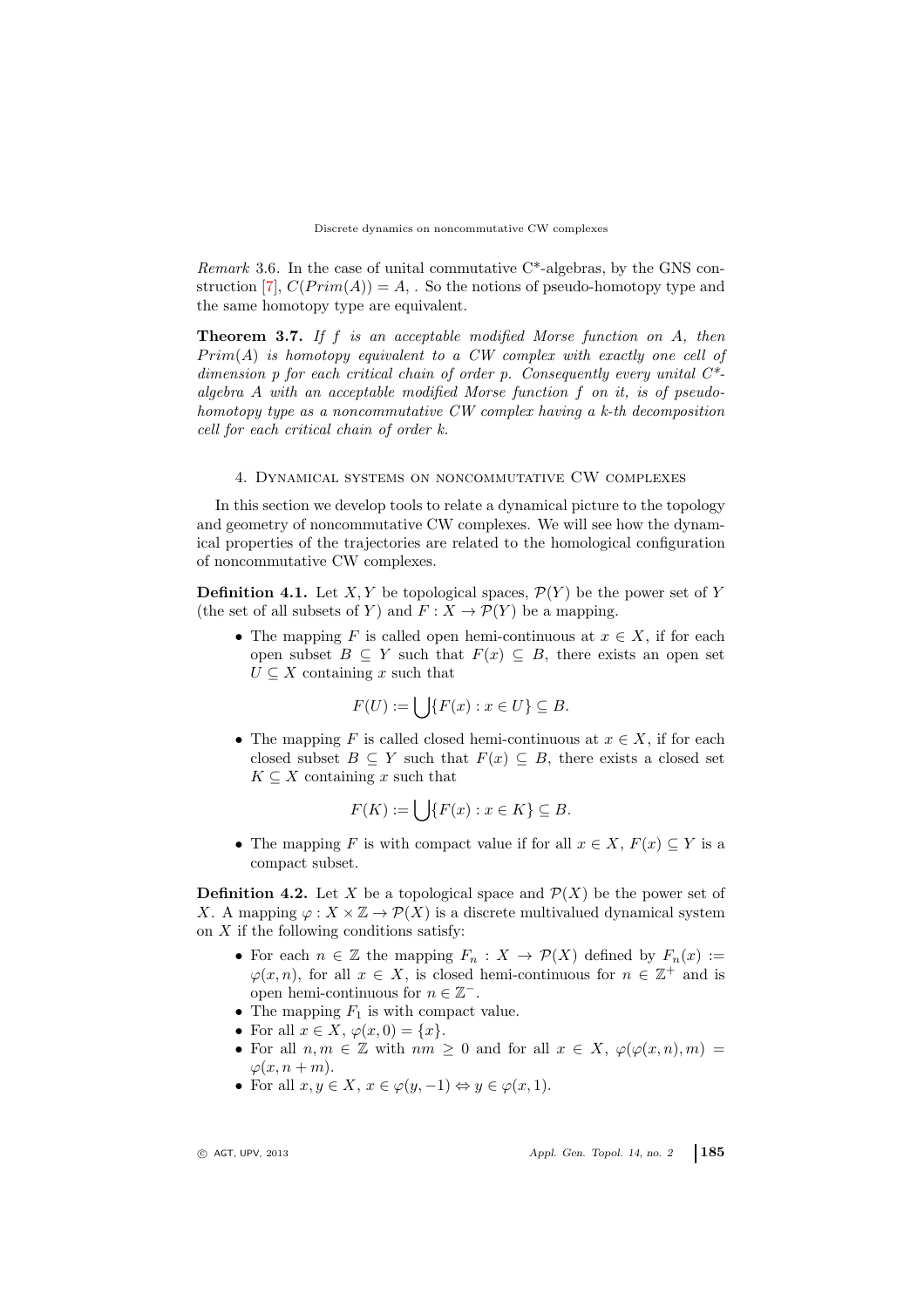Remark 4.3. With the above notations if we let  $(\varphi(x, 1)) := F(x)$ , then it follows that for all  $x \in X$  and  $n \geq 1$ ,

 $\varphi(x,n) = F^n(x),$ 

where

.

$$
F^{n}(x) = F(F^{n-1}(x)) := \bigcup \{ F(z) : z \in F^{n-1}(x) \}
$$

is defined inductively. So  $F: X \to X$  is called the generator of the discrete multivalued dynamical system.

Let A be a unital C<sup>\*</sup>-algebra and let  $Prim(A)$  be the topological space associated with it as in the construction of the previous sections. Define two mappings

$$
F, G: Prim(A) \rightarrow \mathcal{P}(Prim(A))
$$
  

$$
F(I) = W_I = \{ J \in Prim(A) : J \supseteq I \}
$$
  

$$
G(I) = O_I = \{ J \in Prim(A) : J \subseteq I \}
$$

<span id="page-7-1"></span>**Lemma 4.4.** For all  $I, J \in prim(A)$  we have  $J \in O_I \Leftrightarrow I \in W_J$ .

Proof. We have

$$
J\in {\cal O}_I \Leftrightarrow J\subseteq I \Leftrightarrow I\in {\cal W}_J.
$$

For the mappings  $F, G$  defined above we have

<span id="page-7-0"></span>**Proposition 4.5.** The mapping  $F$  is closed hemi-continuous and the mapping G is open hemi-continuous.

*Proof.* Let  $I \in Prim(A), W \subseteq Prim(A)$  be closed and  $F(I) = W_I \subseteq W$ . We show that there exists a closed subset  $K \subseteq Prim(A)$  with  $I \in K$  and  $F(K) \subseteq W$ . Set  $K := W_I$ . Then we have

$$
F(W_I) = \bigcup \{ F(J) : J \in W_I \} = \bigcup \{ F(J) : J \supseteq I \} \subseteq W_I \subseteq W.
$$

Since for  $J \supseteq I$ , we have  $W_J \subseteq W_I$ .

Now let  $I \in Prim(A), O \subseteq Prim(A)$  be open and  $G(I) = O_I \subseteq O$ . We show that there exists a open subset  $U \subseteq Prim(A)$  with  $I \in U$  and  $G(U) \subseteq O$ . Set  $U := O_I$ . Then we have

$$
G(O_I) = \bigcup \{ G(J) : J \in O_I \} = \bigcup \{ G(J) : J \subseteq I \} \subseteq O_I \subseteq O.
$$

Since for  $J \subseteq I$ , we have  $O_J \subseteq O_I$ .

In the following we will see how the above mappings  $F, G$  generate a discrete multivalued dynamical system on  $Prim(A)$ .

Let  $\varphi: Prim(A) \times \mathbb{Z}^+ \to \mathcal{P}(Prim(A))$  be defined in the following way:

For all  $I \in Prim(A)$ , set  $\varphi(I,1) := F(I) = W_I$ . For  $n \in \mathbb{Z}^+$ , define  $\varphi(I, n)$ inductively by

$$
\varphi(I, n) := F^n(I) = F(F^{n-1}(I)) = \bigcup \{ F(I_{n-1}) : I_{n-1} \in F^{n-1}(I) \}
$$

 $\Box$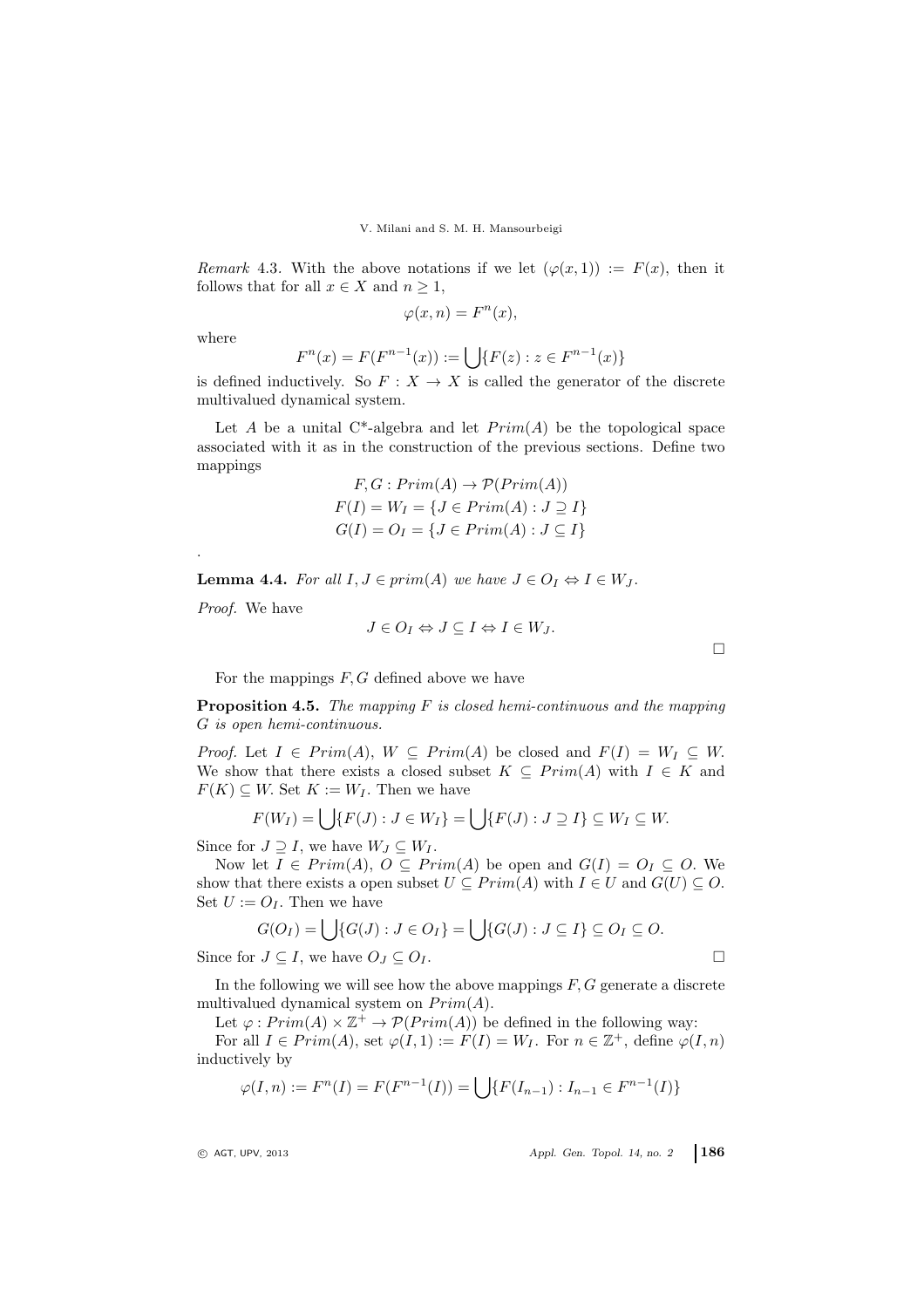$$
= \bigcup_{I_{n-1}\supseteq I_{n-2}} \dots \bigcup_{I_1\supseteq I} F(I_{n-1})
$$

$$
= \bigcup_{I_{n-1}\supseteq \dots \supseteq I_1\supseteq I} F(I_{n-1}).
$$

The mapping  $\varphi$  has the following property:

<span id="page-8-0"></span>**Lemma 4.6.** For all  $I \in Prim(A)$  and all  $n, m \in \mathbb{Z}^+$ , we have

$$
\varphi(I, n+m) = \varphi(\varphi(I, n), m).
$$

*Proof.* We have  $\varphi(I, n+m) = F^{n+m}(I)$ . On the other hand

$$
\varphi(\varphi(I,n),m) = \bigcup \{ \varphi(J,m) : J \in \varphi(I,n) \}
$$

$$
= \bigcup \{ F^m(J) : J \in F^n(I) \} = F^m(F^n(I)) = F^{m+n}(I).
$$

In the same way let  $\psi: Prim(A) \times \mathbb{Z}^{-} \rightarrow \mathcal{P}(Prim(A))$  be defined in the following way:

For all  $I \in Prim(A)$ , set  $\psi(I, -1) := G(I) = O_I$ . For  $n \in \mathbb{Z}^+$ , define  $\psi(I, -n)$  inductively by

$$
\psi(I, -n) := G^n(I) = G(G^{n-1}(I)) = \bigcup \{ G(I_{n-1}) : I_{n-1} \in G^{n-1}(I) \}
$$

$$
= \bigcup_{I_{n-1} \subseteq I_{n-2}} \dots \bigcup_{I_1 \subseteq I} G(I_{n-1})
$$

$$
= \bigcup_{I_{n-1} \subseteq \dots \subseteq I_1 \subseteq I} G(I_{n-1}).
$$

The mapping  $\psi$  has the following property:

<span id="page-8-1"></span>**Lemma 4.7.** For all  $I \in Prim(A)$  and all  $n, m \in \mathbb{Z}^+$ , we have

 $\psi(I, -n-m) = \psi(\psi(I, -n), -m).$ 

*Proof.* We have  $\psi(I, -n-m) = G^{n+m}(I)$ . On the other hand

$$
\psi(\psi(I, -n), -m) = \bigcup \{\psi(J, -m) : J \in \psi(I, -n)\}
$$

$$
= \bigcup \{G^m(J) : J \in G^n(I)\} = G^m(G^n(I)) = G^{m+n}(I)
$$

 $\Box$ 

Proposition 4.8. Let  $F, G, \varphi, \psi$  be as before. Let

 $\Theta: Prim(A) \times \mathbb{Z} \rightarrow \mathcal{P}(Prim(A))$ 

be defined by

$$
\Theta(I, n) = \varphi(I, n) = F^{n}(I); \Theta(I, -n) = \psi(I, -n) = G^{n}(I); \Theta(I, 0) = \{I\}
$$

for all  $I \in Prim(A), n \in \mathbb{Z}^+$ . Then  $\Theta$  defines a discrete multivalued dynamical system on  $Prim(A)$  with generators  $F, G$ .

<sup>c</sup> AGT, UPV, <sup>2013</sup> Appl. Gen. Topol. 14, no. 2 187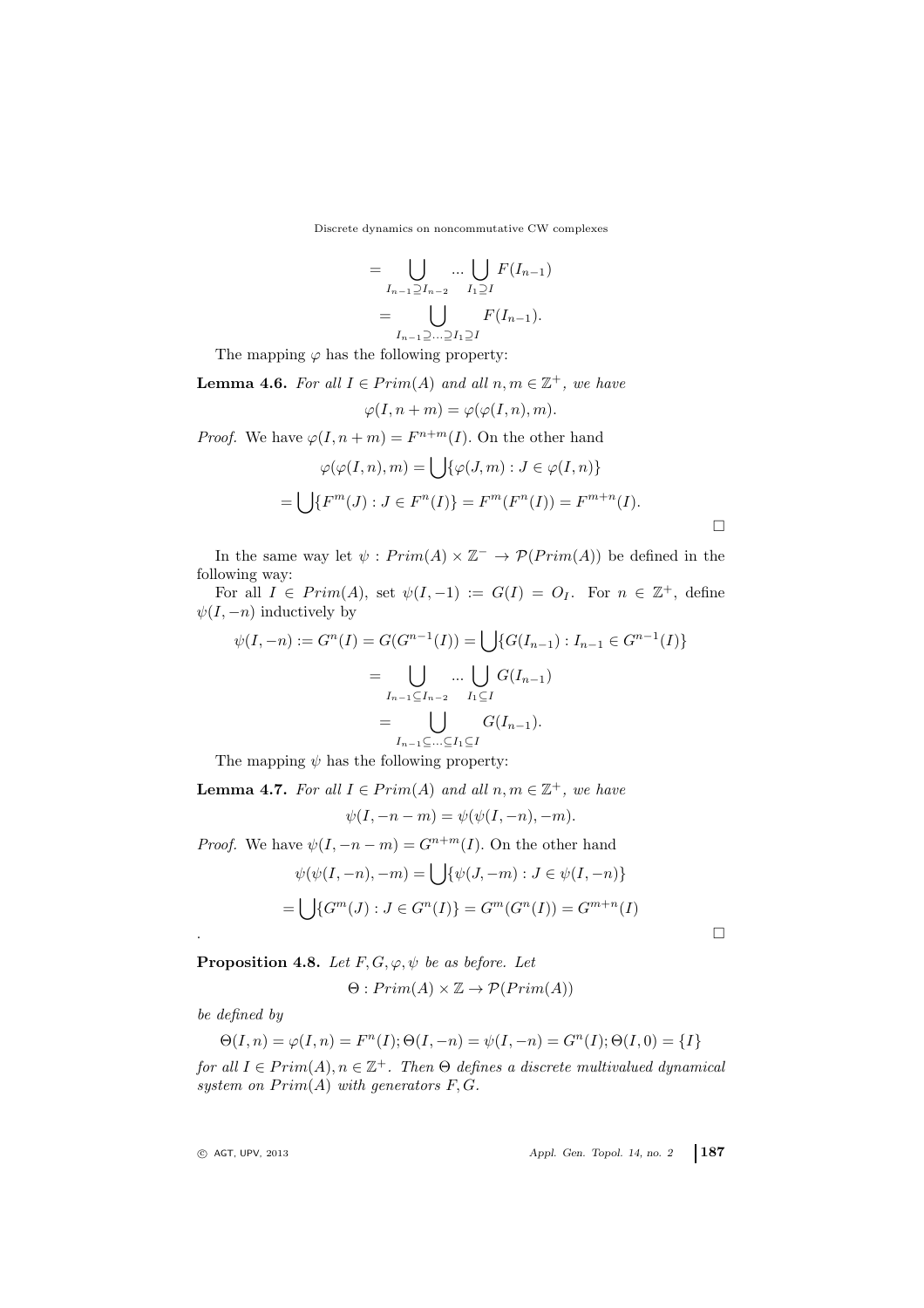*Proof.* We have to check the properties of definition  $(4.2)$  for  $\Theta$ . First of all for each  $I \in Prim(A), \Theta(I, 1)$  is compact. Moreover from proposition [\(4.5\)](#page-7-0), the hemi-continuity property satisfies for Θ. Also

- For all  $I \in Prim(A)$ , we have  $\Theta(I, 0) = \{I\}.$
- For all  $n, m \in \mathbb{Z}$  with  $nm \geq 0$  it follows from lemmas [\(4.6\)](#page-8-0) and [\(4.7\)](#page-8-1),

$$
\Theta(I, n+m) = \Theta(\Theta(I, n), m).
$$

And eventually from the lemma [\(4.4\)](#page-7-1), for all  $I, J \in Prim(A)$  we have

$$
J \in \Theta(I, 1) = F(I) = W_I \Leftrightarrow I \in \Theta(J, -1) = G(I) = O_I.
$$

Remark 4.9. With the notations of the previous proposition, if for each  $W \subseteq$  $Prim(A)$  we define  $F^{-1}(W) := \{ J \in Prim(A) : F(J) \subseteq W \}$ , then the proof of the above proposition shows that  $G = F^{-1}$ . For this reason sometimes we refer to  $F$  as the only generator of the system.

**Definition 4.10.** Let A be a unital C<sup>\*</sup>-algebra,  $\Theta : Prim(A) \times \mathbb{Z} \rightarrow \mathcal{P}(Prim(A))$ be a discrete multivalued dynamical system with generator  $F, k, m \in \mathbb{Z}^+$  and  $[-k, m]$  be an interval in Z containing  $0 \in \mathbb{Z}$ . Let  $\{I_i\}_{-k \leq i \leq m}$  be a sequence in  $Prim(A)$  such that

$$
\forall -k \leq i \leq m \quad ; \quad I_{i+1} \in F(I_i).
$$

Define a map  $\alpha : [-k, m] \to Prim(A)$  by  $\alpha(i) = I_i$ , for all  $-k \leq i \leq m$ . obviously  $\alpha(i + 1) \in F(\alpha(i))$ .

With these notations  $\alpha$  is called a solution for F and the sequence  $\{I_i\}_{-k\leq i\leq m}$ is called a trajectory for F passing through  $\alpha(0) = I_0$ .

With these notations:

**Proposition 4.11.** If  $\alpha : [-k, m] \to Prim(A)$  is a solution for F, then for each  $i \in [-k, m], \alpha(i) \in F^i(\alpha(0)).$ 

*Proof.* We prove the statement by induction on  $k, m$ . The induction is in two parts: positive and negative parts of the interval.

For  $k = 0, m = 1$ , we have  $\alpha(1) \in F(\alpha(0))$ . Now suppose  $\alpha(i) \in F^{i}(\alpha(0))$ , for  $0 \leq i \leq m$ . We show that  $\alpha(m+1) \in F^{m+1}(\alpha(0))$ . We have

$$
F^{m+1}(\alpha(0)) = F(F^m(\alpha(0))) = \bigcup \{ F(J) : J \in F^m(\alpha(0)) \}.
$$

Set  $J = \alpha(m)$ . Then  $F(\alpha(m)) \subseteq F^{m+1}(\alpha(0))$ . On the other hand we have  $\alpha(m+1) \in F(\alpha(m))$ . So  $\alpha(m+1) \in F^{m+1}(\alpha(0))$ . So the induction on the positive part is completed.

Now we go through the second part of the induction. The proof of this part is the same as the first part with a minor difference. We just have to note that for  $k = -1, m = 0$ , we have  $\alpha(0) \in F(\alpha(-1)) = W_{\alpha(-1)}$ . Consequently  $\alpha(-1) \in$  $O_{\alpha(0)}$ , which means  $\alpha(-1) \in G(\alpha(0)) = F^{-1}(\alpha(0))$ . Now if  $\alpha(i) \in F^{i}(\alpha(0))$ , for  $-k \leq i \leq -1$ . We can easily see that  $\alpha(-k-1) \in F^{-k-1}(\alpha(0))$ .

 $\Box$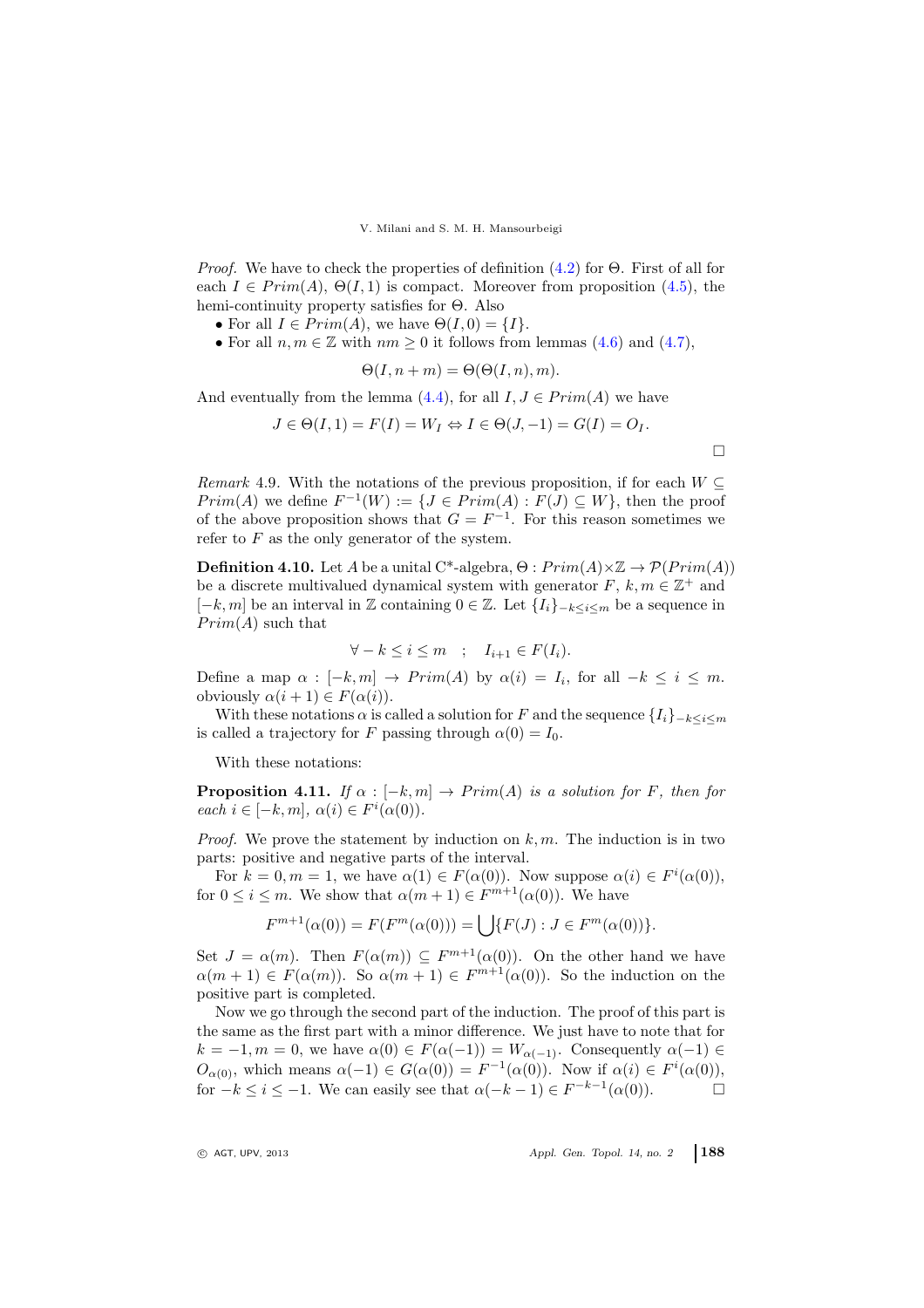In what follows  $\Theta: Prim(A) \times \mathbb{Z} \rightarrow \mathcal{P}(Prim(A))$  is a discrete multivalued dynamical system on  $Prim(A)$  with generator F.

**Definition 4.12.** Let  $\alpha$  be a solution for F and  $\{I_i\}_{-k\leq i\leq m}$  be a trajectory for F passing through  $\alpha(0) = I_0$ . The ideal  $I_0$  is called a fixed point for F if there exist  $W \subseteq Prim(A)$  such that for all  $n, F<sup>n</sup>(I<sub>0</sub>) = W$ . Consequently for all  $n, \alpha(n) \in W$ .

**Definition 4.13.** The unstable manifolds of F at point  $I \in Prim(A)$  is defined by

$$
W^u(I, F) = \bigcup_{n \ge 1} F^n(I).
$$

In the same way the stable manifold of  $F$  at  $I$  is defined by

$$
Ws(I, F) = \bigcup_{n \ge 1} F^{-n}(I) = \bigcup_{n \ge 1} G^n(I).
$$

**Proposition 4.14.** Let  $I, J \in Prim(A)$  and  $W^u(I, F) \cap W^s(J, F) \neq \emptyset$ . Then there exists a trajectory  $\{L_i\}_{0\leq i\leq m}$  for F from I to J, i.e.  $L_0 = I, L_m = J$ .

*Proof.* Let  $L \in W^u(I, F) \cap W^s(J, F)$ . Then  $L \in W^u(I, F) = \bigcup_{n \geq 1} F^n(I)$ . So there exists  $n_0 \geq 1$  such that

$$
L \in F^{n_0}(I) = F^{n_0-1}(F(I)) = \bigcup \{ F^{n_0-1}(D) : D \in F(I) \}
$$

So there exists  $L_1 \in F(I)$  such that

$$
L \in F^{n_0 - 1}(L_1) = F^{n_0 - 2}(F(L_1)) = \bigcup \{ F^{n_0 - 2}(D) : D \in F(L_1) \}
$$

So there exists  $L_2 \in F(L_1)$  with  $L \in F^{n_0-2}(L_2)$ . Continuing in this process we obtain a sequence  $\{L_1, ..., L_{n_0}\}\)$  with the property that  $L_{i+1} \in F(L_i)$  and  $L \in F^{n_0 - i}(L_i)$  for all  $1 \le i \le n_0 - 1$ .

Now the sequence  $\{L_0, L_1, ..., L_{n_0}\}\$  with  $L_0 = I, L_{n_0} = L$  is a trajectory for  $F$  from  $I$  to  $L$ .

On the other hand we have  $L \in W<sup>s</sup>(J, F) = \bigcup_{n \geq 1} F^{-n}(J) = \bigcup_{n \geq 1} G^n(J)$ . So there exists  $m \geq 1$  such that

$$
L \in G^m(J) = G^{m-1}(G(J)) = \bigcup \{G^{m-1}(D) : D \in G(J)\}
$$

So there exists  $D_{m-1} \in G(J)$  such that

$$
L \in G^{m-1}(D_{m-1}) = G^{m-2}(G(D_{m-1})) = \bigcup \{G^{m-2}(D) : D \in G(D_{m-1})\}
$$

So there exists  $D_{m-2} \in G(D_{m-1})$  with  $L \in G^{m-2}(D_{m-2})$ . Continuing in this process we obtain a sequence  $\{D_1, ..., D_{m-1}\}$  with the property that  $D_{m-i} \in$  $G(D_{m-i+1}),$  for all  $2 \le i \le m-1$  and  $L \in G^{m-i}(D_{m-i}),$  for  $1 \le i \le m-1$ . This means that  $D_{m-i+1} \in F(D_{m-i}),$  for all  $2 \leq i \leq m-1$ . Set  $D_m = J$ . From  $D_{m-1} \in G(J)$ , it follows that  $J \in F(D_{m-1})$ .

Now the sequence  $\{D_0, D_1, ..., D_{m-1}, D_m\}$  with  $D_0 = L, D_m = J$  is a trajectory for F from L to J. If we rename  $D_i = L_{n_0+i}$ , for  $0 \le i \le m$ , then the sequence  $\{L_0, L_1, ..., L_{n_0+m}\}\$ is a trajectory for F from I to J.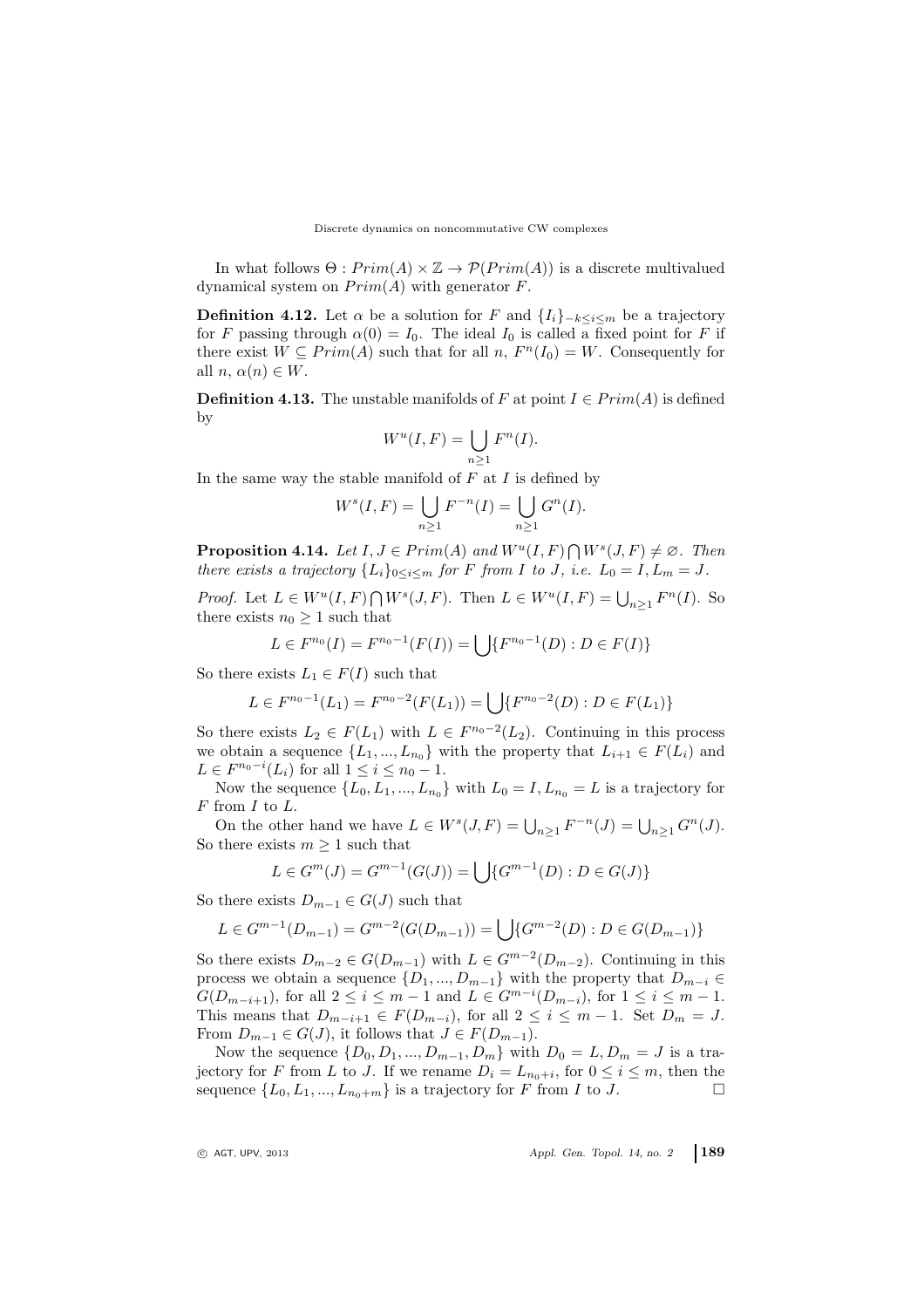In the next section we go through an example to have a better understanding of the constructions of this section.

# 5. DYNAMICAL SYSTEM ON  $C(T^2)$

In [\[12\]](#page-14-10) we explained how the CW complex structure for a compact topological space X induces a noncommutative CW complex structure on the algebra  $C(X)$  of continuous functions on X. In this part we apply the techniques of the previous section to introduce a discrete multivalued dynamical system on the noncommutative CW complex structure of  $C(T^2)$ : the algebra of continuous functions on the 2-dimensional torus. We compute the stable and nonstable manifolds and explain the geometry of the noncommutative CW complex by its stable and unstable manifolds.

Consider the following CW complex structure for the torus  $T^2$ .

 $X_0 = \{0\}$  is the one point set,  $X_1 = \{\alpha, \beta\}$ , where  $\alpha, \beta$  are closed curves homeomorphic images of the circle  $S^1$ , starting at point 0 and  $X_2 = T^2$ .

The noncommutative CW complex decomposition on  $C(T^2)$  is induced as:  $A_0 = C(X_0), A_1 = C(X_1), A = A_2 = C(T^2)$ . To each  $x \in X$  there corresponds an ideal  $I_x \in Prim(C(X))$  defined by

$$
I_x := \{ f \in C(X) : f(x) = 0 \}.
$$

We can partition  $Prim(A)$  into three classes of ideals:

There is only one 0-ideal defined by  $I_0 := \{f \in A : f(0) = 0\}.$ There are two 1-ideals defined by

$$
I_{\alpha} := \{ f \in A : f(x) = 0; x \in \alpha \} = \bigcap_{x \in \alpha} I_x,
$$
  

$$
I_{\beta} := \{ f \in A : f(x) = 0; x \in \beta \} = \bigcap_{x \in \beta} I_x.
$$

There is one 2-ideal defined by  $I := \{ f \in A : f(x) = 0; x \in T^2 \} = \{ 0 \}.$ Obviously  $I \subseteq I_\alpha, I_\beta \subseteq I_0$ . We have

$$
W_0 = \{ J \in Prim(A) : J \supseteq I_0 \} = \{ I_0 \}
$$
  
\n
$$
W_I = \{ J \in Prim(A) : J \supseteq I \} = \{ I_0, I_\alpha, I_\beta, I \}
$$
  
\n
$$
W_\alpha = \{ J \in Prim(A) : J \supseteq I_\alpha \} = \{ I_0, I_\alpha \}
$$
  
\n
$$
W_\beta = \{ J \in Prim(A) : J \supseteq I_\beta \} = \{ I_0, I_\beta \}
$$

And  $W_0 \subseteq W_\alpha, W_\beta \subseteq W_I$ .

On the other hand we have

$$
O_0 = \{ J \in Prim(A) : J \subseteq I_0 \} = \{ I_0, I_\alpha, I_\beta, I \}
$$
  
\n
$$
O_I = \{ J \in Prim(A) : J \subseteq I \} = \{ I \}
$$
  
\n
$$
O_\alpha = \{ J \in Prim(A) : J \subseteq I_\alpha \} = \{ I, I_\alpha \}
$$
  
\n
$$
O_\beta = \{ J \in Prim(A) : J \subseteq I_\beta \} = \{ I, I_\beta \}
$$

And  $O_I \subseteq O_\alpha$ ,  $O_\beta \subseteq O_0$ .

Now we start our computations.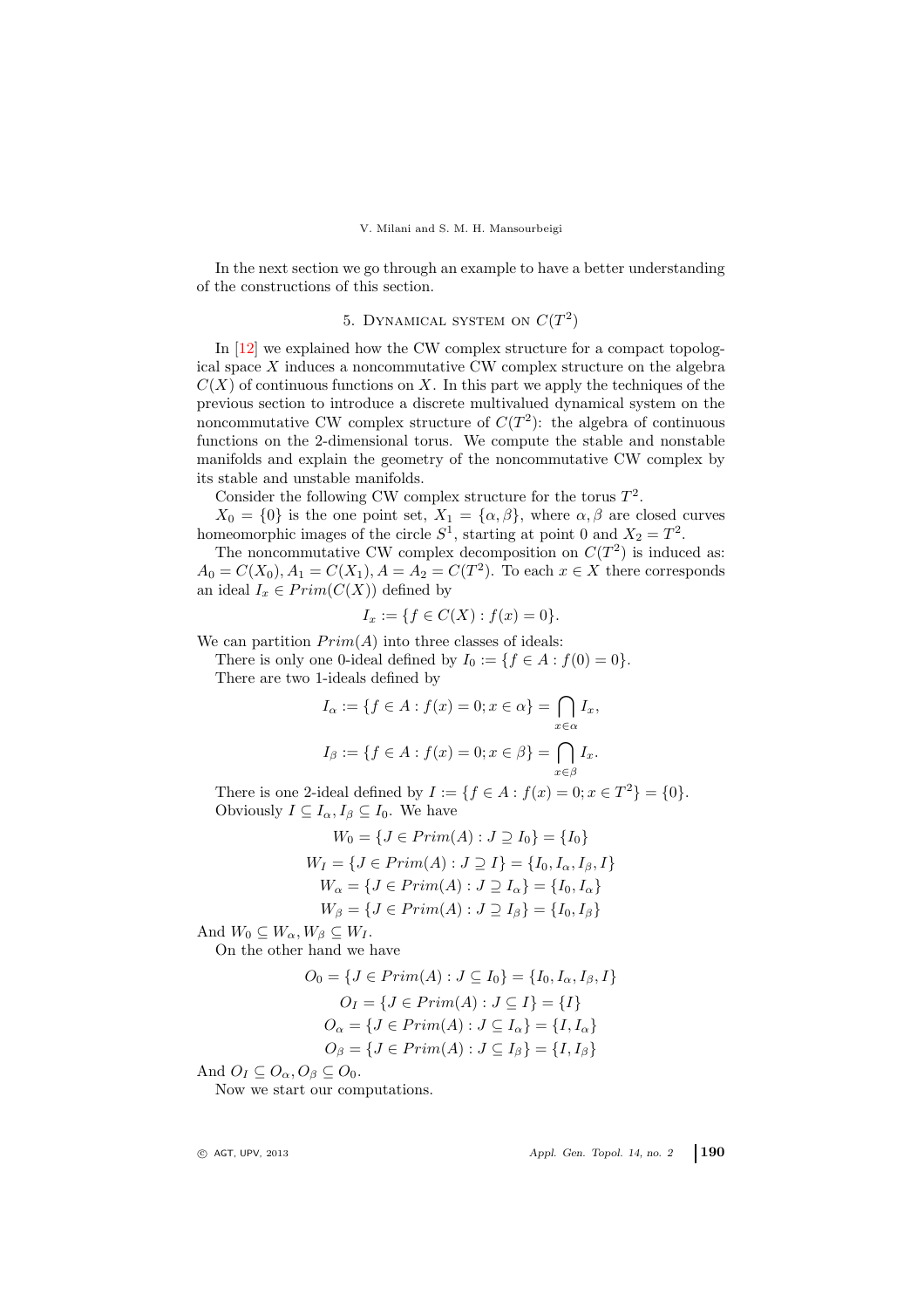• The ideal  $I_0$ : We have  $\Theta(I_0, 1) = F(I_0) = W_0 = \{I_0\}$ . Also  $\Theta(I_0, 2) = F^2(I_0) = F(F(I_0)) = F(W_0) = \bigcup \{F(J) : J \in W_0\} = F(I_0) = \{I_0\}.$ Continuing with this process, we see that for each  $n\geq 1$  we have

$$
\Theta(I_0, n) = F^n(I_0) = \{I_0\} = W_0.
$$

We have

$$
\Theta(I_0, -1) = G(I_0) = O_0 = \{I_0, I_\alpha, I_\beta, I\}
$$

$$
\Theta(I_0, -2) = G^2(I_0) = G(G(I_0)) = \bigcup \{G(J) : J \in G(I_0)\}
$$

$$
= \bigcup \{G(J) : J = I_0, I_\alpha, I_\beta, I\} = G(I_o) \bigcup G(I_\alpha) \bigcup G(I_\beta) \bigcup G(I)
$$

$$
= O_0 = \{I_0, I_\alpha, I_\beta, I\}
$$

In the same way we see that for all  $n \geq 1$ ,

$$
\Theta(I_0, -n) = F^{-n}(I_0) = G^n(I_0) = \{I_0, I_\alpha, I_\beta, I\} = O_0
$$

• The ideal  $I_{\alpha}$ : We have  $\Theta(I_{\alpha}, 1) = F(I_{\alpha}) = W_{\alpha} = \{I_0, I_{\alpha}\}.$  Also

$$
\Theta(I_{\alpha}, 2) = F^2(I_{\alpha}) = F(F(I_{\alpha})) = F(W_{\alpha}) = \bigcup \{ F(J) : J \in W_{\alpha} \}
$$

$$
= \bigcup \{ F(J) : J = I_0, I_\alpha \} = F(I_0) \bigcup F(I_\alpha) = W_\alpha.
$$

Continuing with this process, we see that for each  $n \geq 1$  we have

$$
\Theta(I_{\alpha}, n) = F^{n}(I_{\alpha}) = W_{\alpha}.
$$

For the negative part We have

$$
\Theta(I_{\alpha}, -1) = G(I_{\alpha}) = O_{\alpha} = \{I_{\alpha}, I\}
$$

$$
\Theta(I_{\alpha}, -2) = G^{2}(I_{\alpha}) = G(G(I_{\alpha})) = \bigcup \{G(J) : J \in G(I_{\alpha})\}
$$

$$
= \bigcup \{G(J) : J = I_{\alpha}, I\} = G(I_{\alpha}) \bigcup G(I)
$$

$$
= O_{\alpha} = \{I_{\alpha}, I\}
$$

In the same way we see that for all  $n \geq 1$ ,

$$
\Theta(I_{\alpha}, -n) = F^{-n}(I_{\alpha}) = G^{n}(I_{\alpha}) = O_{\alpha} = \{I_{\alpha}, I\}
$$

• The ideal  $I_\beta$ : For this ideal as in the case of  $I_\alpha$  we can see that for all  $n \in \mathbb{Z}^+$ ,

$$
\Theta(I_{\beta}, n) = F^n(I_{\beta}) = \{I_{\beta}, I_0\}
$$

$$
\Theta(I_{\beta}, -n) = F^{-n}(I_{\beta}) = \{I_{\beta}, I\}
$$

• The ideal I: We have  $\Theta(I, 1) = F(I) = W_I = \{I_0, I_\alpha, I_\beta, I\}$ . Also

$$
\Theta(I,2) = F^2(I) = F(F(I)) = F(W_I) = \bigcup \{F(J) : J \in W_I\}
$$

$$
= F(I_0) \bigcup F(I_\alpha) \bigcup F(I_\beta) \bigcup F(I) = \{I_0, I_\alpha, I_\beta, I\}.
$$

Continuing with this process, we see that for each  $n \geq 1$  we have

$$
\Theta(I, n) = F^{n}(I) = W_{I} = \{I_0, I_{\alpha}, I_{\beta}, I\}
$$

We have

$$
\Theta(I, -1) = G(I) = O_I = \{I\}
$$

<sup>c</sup> AGT, UPV, <sup>2013</sup> Appl. Gen. Topol. 14, no. 2 191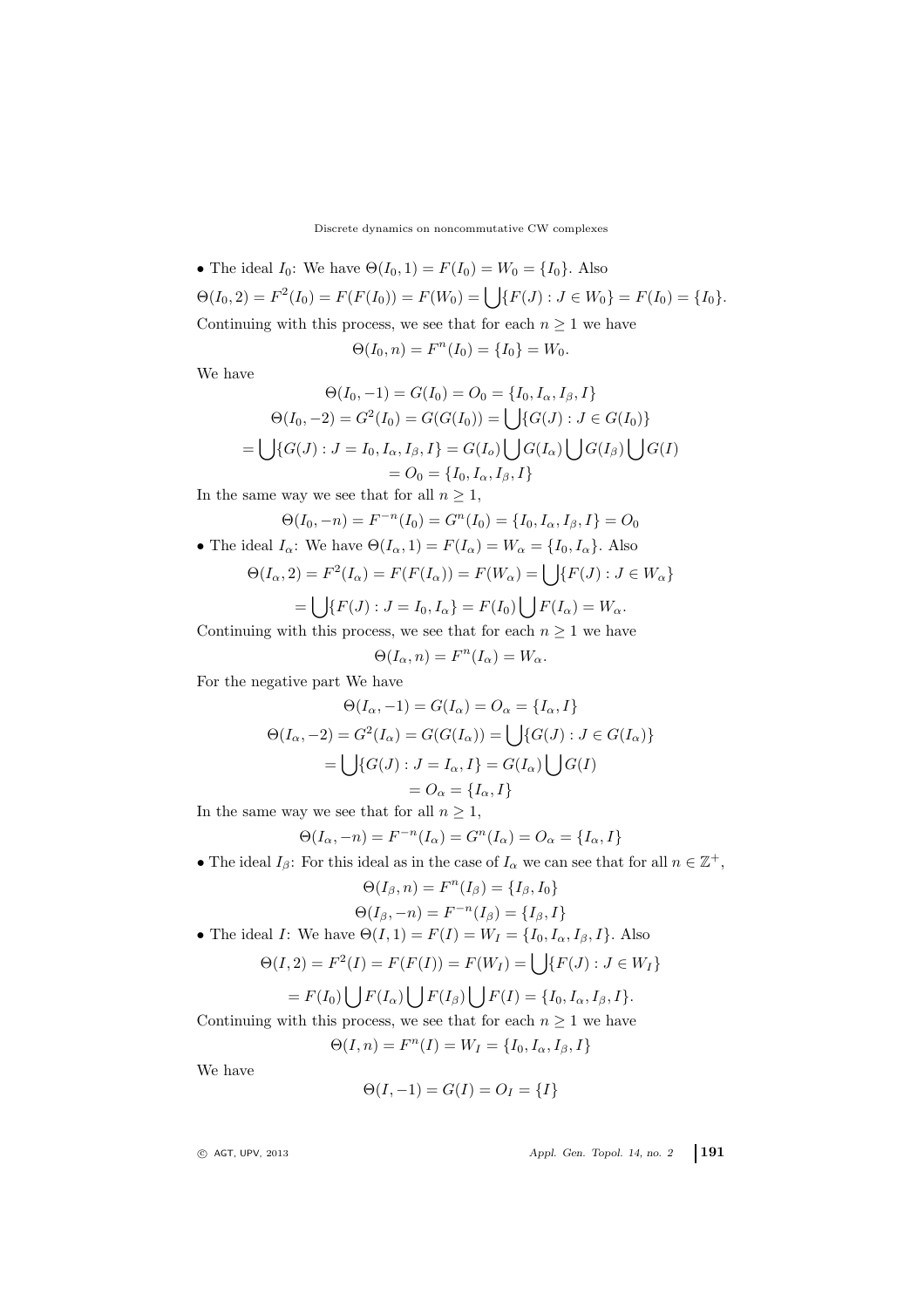$$
\Theta(I, -2) = G^{2}(I) = G(G(I)) = \bigcup \{G(J) : J \in G(I)\} = G(I) = \{I\}
$$

In the same way we see that for all  $n \geq 1$ ,

$$
\Theta(I, -n) = F^{-n}(I) = G^{n}(I) = \{I\} = O_{I}
$$

Now we explain the trajectories of the system and find the fixed points and observe the behavior of the stable and unstable manifolds at the fixed points.

First we consider the sequence  $\{I, I_{\alpha}, I_0\}$ . For this sequence we have

$$
I_{\alpha} \in F(I), \quad I_0 \in F(I_{\alpha})
$$

Therefore the sequence defines a trajectory for the system. Now if we define a curve  $\sigma : [0,2] \subseteq \mathbb{Z} \rightarrow Prim(A)$  by

$$
\sigma(0) = I, \quad \sigma(1) = I_{\alpha}, \quad \sigma(2) = I_0
$$

then we have  $\sigma(n) \in F(\sigma(n-1))$  and  $\sigma(n) \in F^{n}(\sigma(0))$  for  $n = 1, 2$ . On the other hand  $F^n(\sigma(0)) = F^n(I) = W_I$ . So I is a fixed point for this trajectory. The unstable and stable manifolds would be

$$
W^{u}(I, F) = \bigcup_{n=1,2} F^{n}(I) = W_{I} = \{I_0, I_{\alpha}, I_{\beta}, I\}.
$$

$$
W^{s}(I, F) = \bigcup_{n \geq 1} F^{-n}(I) = \bigcup_{n = 1,2} G^{n}(I) = O_{I} = \{I\}.
$$

From the above calculations we can conclude that the whole  $Prim(A)$  is unstable and the ideal  $I$  corresponded to the critical chain  $W_I$  of the modified discrete function on  $prim(A)$  is stable, we refer to [\[12\]](#page-14-10) for details on critical chains. This critical chain corresponds to the maximum point of the Morse height function on  $T^2$ . Since the compact torus  $T^2$  is homeomorphic to the space  $Prim(A)$  [\[7\]](#page-14-3), this is a natural conclusion comparing to the unstability of torus.

We have another beautiful interpretation:

$$
W^{u}(I_0, F) = \bigcup_{n} F^{n}(I_0) = W_0 = \{I_0\}.
$$

$$
W^{s}(I_0, F) = \bigcup_{n \ge 1} F^{-n}(I_0) = \bigcup_{n \ge 1} G^{n}(I_0) = O_0 = \{I_0, I_\alpha, I_\beta, I\}.
$$

Which means that the stable and unstable manifolds are interchanged along suitable trajectories.